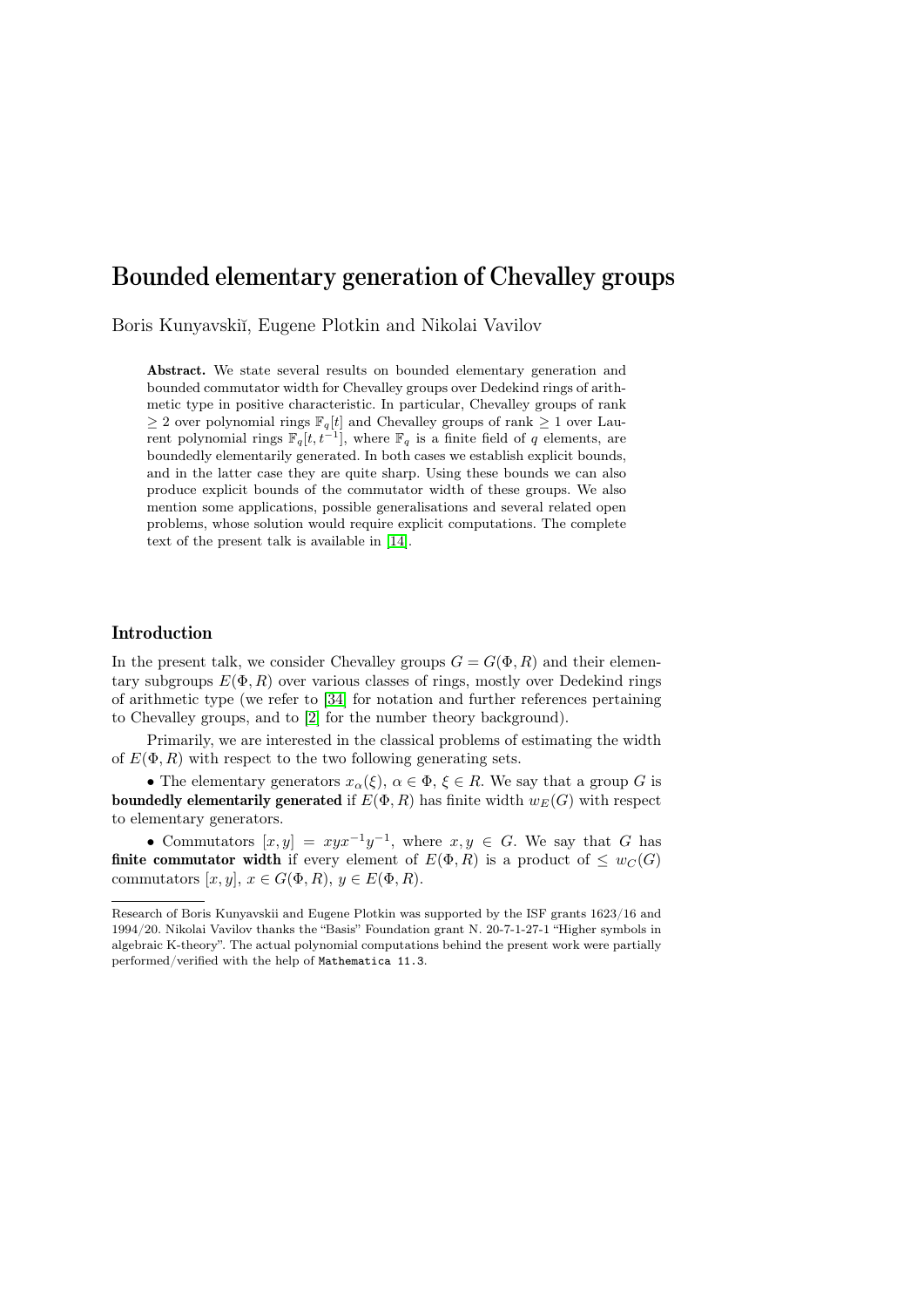For the case of Chevalley groups of rank  $\geq 2$ , in which we are mostly interested, bounded generation in terms of elementary generators, and bounded generation in terms of commutators are essentially equivalent. Indeed, in this case the Chevalley commutator formula readily implies that every elementary generator can be presented as a product of a bounded number of commutators.

Conversely, a very deep result by Alexei Stepanov and others, see, in par-ticular, [\[30\]](#page-10-1), and in final form [\[28\]](#page-10-2), implies that every commutator in  $E(\Phi, R)$  is a product of not more than L elementary generators, with the bound  $L = L(\Phi)$ depending on  $\Phi$  alone. But of course the actual estimates of  $w_E(G)$  and  $w_C(G)$ can be very different.

Both problems have attracted considerable attention over the last 40 years or so. Very roughly, the situation is as follows.

• Bounded elementary generation always holds with obvious small bounds for 0-dimensional rings. This follows from the existence of such short factorisations as Bruhat decomposition, Gauß decomposition, unitriangular factorisation of length 4, and the like. On the other hand, bounded generation usually fails for rings of  $dimension \geq 2$ . But for 1-dimensional rings it is problematic.

• Existence of arbitrary long division chains in Euclidean algorithm implies that  $SL(2, \mathbb{Z})$  and  $SL(2, \mathbb{F}_q[t])$  are not boundedly elementary generated [\[6\]](#page-9-2). But this could be attributed to the exceptional behaviours of rank 1 groups.

• What came as a shock, was when Wilberd van der Kallen [\[13\]](#page-9-3) established that bounded elementary generation — and thus also finite commutator width fail even for  $SL(3,\mathbb{C}[x])$ , a group of Lie rank 2 over a Euclidean ring! Compare also [\[8\]](#page-9-4), for a slightly simplified proof.

An emblematic example of 1-dimensional rings are Dedekind rings of arithmetic type  $R = \mathcal{O}_S$ , for which bounded elementary generation of  $G(\Phi, R)$  is intrinsically related to the positive solution of the congruence subgroup problem in that group. This connection was first noted by Vladimir Platonov and Andrei Rapinchuk, see [\[20\]](#page-9-5).

For the number case the situation is well understood, even for rank 1 groups. Without attempting to give a detailed survey, let us mention some high points of this development. Apart from the rings  $R = \mathcal{O}_S$ ,  $|S| = 1$ , with finite multiplicative group, such finiteness results are even available for  $SL(2, R)$ .

• For all Chevalley groups of rank  $\geq 2$ , after the initial breakthrough by Douglas Carter and Gordon Keller, [\[3,](#page-9-6) [4\]](#page-9-7), later explained and expanded by Oleg Tavgen [\[31\]](#page-10-3), and many others, we now know bounded elementary generation with excellent bounds depending on the type of  $\Phi$  and the class number of R alone.

This leaves us with the analysis of the group  $SL(2, R)$ , for a Dedekind ring  $R = \mathcal{O}_S$ , with infinite multiplicative group.

• At about the same time, jointly with Paige, Carter and Keller gave a model theoretic proof [unpublished], [\[5\]](#page-9-8), somewhat refashioned by Dave Morris [\[18\]](#page-9-9). But as all model theoretic proofs, this proof gives no bounds whatsoever.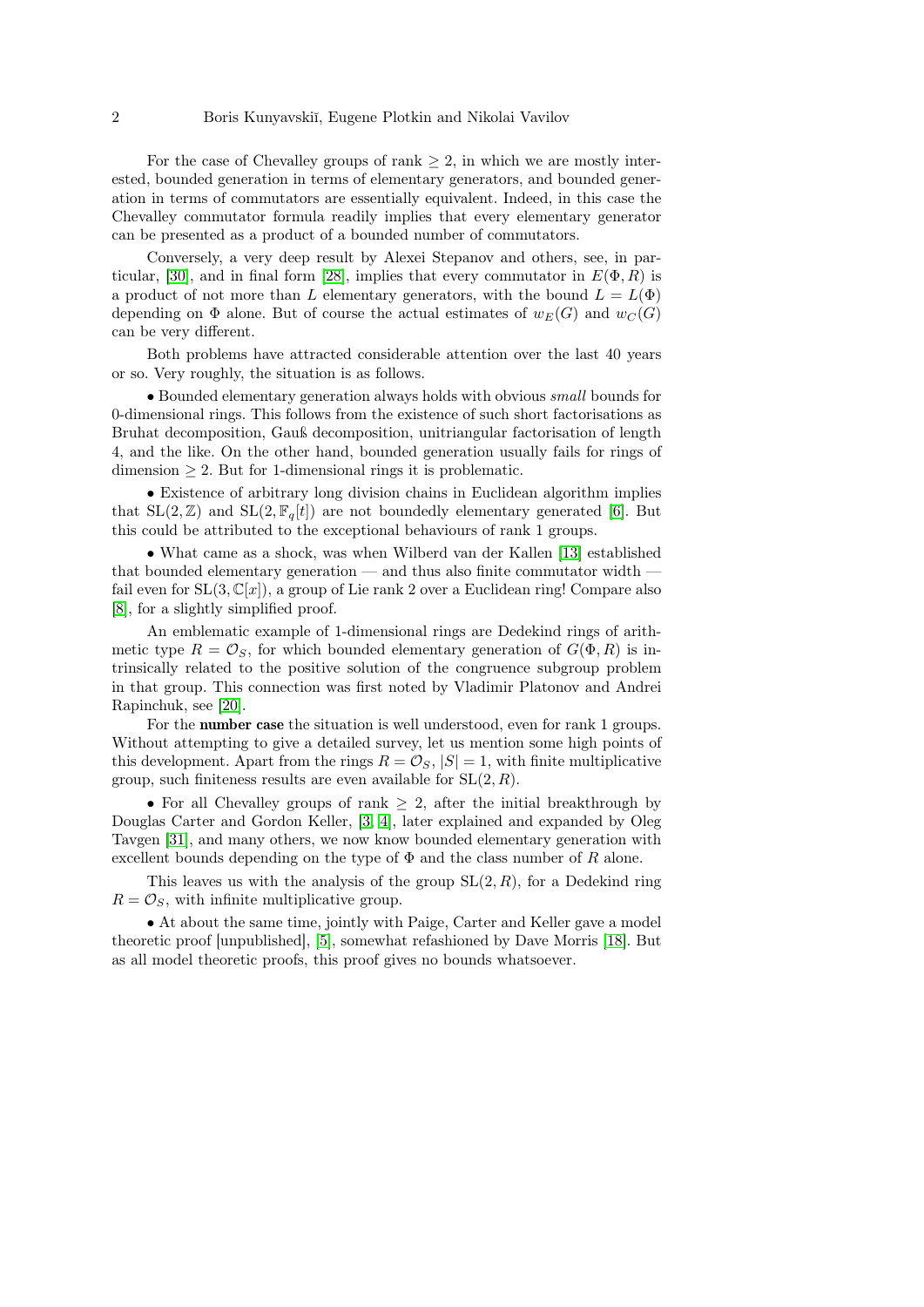• On the other hand, another important advance was made by Cooke and Weinberger [\[7\]](#page-9-10), who got excellent bounds, modulo the Generalised Riemann Hypothesis. The explicit unconditional bounds obtained thereafter seemed to be grossly exaggerated [\[16\]](#page-9-11).

• Some 10 years ago Maxim Vsemirnov and Sury [\[36\]](#page-10-4) considered the key example of  $\text{SL}\left(2,\mathbb{Z}\left[\frac{1}{p}\right]\right)$ , obtaining the bound  $w_E(\text{SL}(2,R))=5$  unconditionally.

• This was a key inroad to the first complete unconditional solution of the general case with a good bound, in the work of Alexander Morgan, Andrei Rap-inchuk and Sury [\[17\]](#page-9-12). The bound they gave is  $\leq 9$ , but for the case when S contains at least one real or non-Archimedean valuation was almost immediately improved [with the same ideas] to  $\leq 8$  by Jordan and Zaytman [\[12\]](#page-9-13).

However, the function case turned out to be much more recalcitrant, and is up to now not fully solved, apart from some important but isolated results. On the one hand, an analogue of Riemann's Hypothesis was known in this case for quite some time. Also, the function case analogue of Dirichlet's theorem on primes in arithmetic progressions, the Kornblum—Artin theorem for  $\mathbb{F}_q[t]$ , is much precise than the Dirichlet theorem itself.

On the other hand, in the positive characteristic additional arithmetic difficulties occur, that have no obvious counterparts in characteristic 0. They reflect in particular in the structure of arithmetic subgroups in the function case. For instance, it is well known that the group  $SL(2, \mathbb{F}_q[t])$  is not even finitely generated, whereas the groups  $SL(2, \mathbb{F}_q[t, t^{-1}])$  and  $SL(3, \mathbb{F}_q[t])$  are finitely generated but not finitely presented.

• Until very recently the only published result was that by Clifford Queen [\[23\]](#page-10-5). Queen's main result implies that under some additional assumptions on  $R$  which hold, for instance, for Laurent polynomial rings  $\mathbb{F}_q[t, t^{-1}]$  with coefficients in a finite field — the elementary width of the group  $SL(2, R)$  is 5. As we shall see this implies, in particular, bounded elementary generation of all Chevalley groups  $G(\Phi, R)$  with plausible bounds.

Queen's proof is mainly based on the same principles proposed by Cooke and Weinberger [\[7\]](#page-9-10) in the number field case. Namely, it uses subtle analytic ingredients, such as a function field analogue of Artin's primitive root conjecture, in order to obtain short division chains. In contrast to the number field case where the validity of Artin's conjecture is only known conditionally on the Generalized Riemann Hypothesis (GRH), its function field analogue, developed by Bilharz in the 1930's, became an unconditional theorem after Weil's work. See the paper of Lenstra [\[15\]](#page-9-14) for more details, and for a strengthening of Queen's theorem.

• The case of the groups over the usual polynomial ring  $\mathbb{F}_q[t]$  long remained open. Only in 2018 has Bogdan Nica established the bounded elementary generation of  $SL(n, \mathbb{F}_q[t])$ ,  $n \geq 3$ . Part of the problem is that in characteristic  $p > 0$ bounded elementary generation is not the same as bounded generation in terms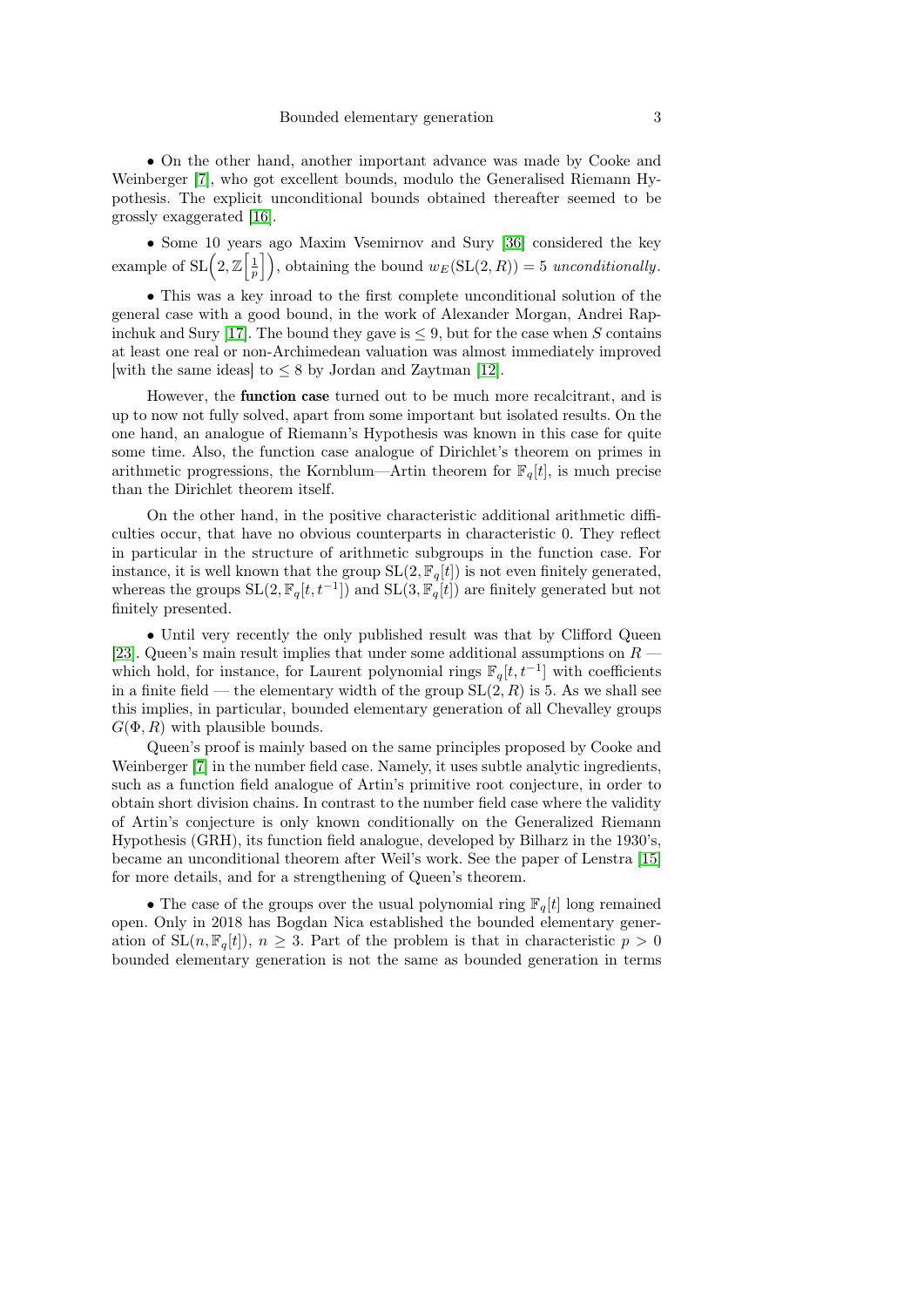of cyclic subgroups. For instance, the groups  $SL(n, \mathbb{F}_q[t])$  do not have bounded generation in this abstract sense, see [\[1\]](#page-9-15).

• After the preliminary version of the present work has been finished, there appeared a preprint of Alexander Trost [\[32\]](#page-10-6) where the statement of our Theorem A was established for the ring of integers  $R$  of an arbitrary global function field K, with a bound of the form  $L(d, q) \cdot |\Phi|$ , where the factor L depends on q and of the degree d of K. His method is similar to Morris' approach in [\[18\]](#page-9-9).

Here we merely state our main results. There are many interesting aspects of the proof, especially in the case of the group  $Sp(4, \mathbb{F}_q[t])$  that requires tons of explicit calculations, related to stability theorems, reciprocity laws, Mennicke symbols, Chebyshev polynomials, etc. Obviously, in the talk we can only present an outline, all details can be found in our paper [\[14\]](#page-9-0).

### 1. Bounded generation of  $G(\Phi, \mathbb{F}_q[t])$

Here we establish similar results for all Chevalley groups over  $\mathbb{F}_q[t]$ , with explicit uniform bounds that only depend on type Φ. The first major new result of the present work treats the most difficult example, polynomial rings  $\mathbb{F}_q[t]$  with coefficients in finite fields.

**Theorem A.** Let  $G(\Phi, R)$  be a simply connected Chevalley group of type  $\Phi$ ,  $\text{rk}(\Phi)$ 2 over  $R = \mathbb{F}_q[t]$ . Then the width of  $G(\Phi, R)$  with respect to elementary generators is bounded.

One of the main points of the present work is that, unlike the proofs based on model theory, here we get efficient realistic estimates for the number of factors. In some cases, like for reduction to smaller rank, our bounds are the best possible ones. For small ranks, there might be still some gap between the counter-examples and the estimates we obtain, but our upper bounds are fairly close to the theoretically best possible ones. And the lower bounds in such similar problems are usually quite difficult to obtain, anyway.

Roughly, the leading idea of our proof still follows Tavgen's general scheme, and is based on his rank reduction trick. It is very general and beautiful, and works in many other related situations. Tavgen himself used the fact that for systems of rank ≥ 2 every fundamental root falls into the subsystem of smaller rank obtained by dropping either the first or the last fundamental root. However, as was pointed out by the referee of [\[26\]](#page-10-7), the argument applies without any modification in a much more general setting. Namely, it suffices to assume that the required decomposition holds for *some* subsystems  $\Delta = \Delta_1, \ldots, \Delta_t$ , whose union contains all fundamental roots of Φ. These subsystems do not have to be terminal.

Some bound in the bounded generation for all Chevalley groups can be easily derived from the case of rank two systems by a version of the usual Tavgen's trick [\[31\]](#page-10-3), Theorem 1, described in [\[35\]](#page-10-8) and [\[26\]](#page-10-7). Let us state it in a slightly more general form.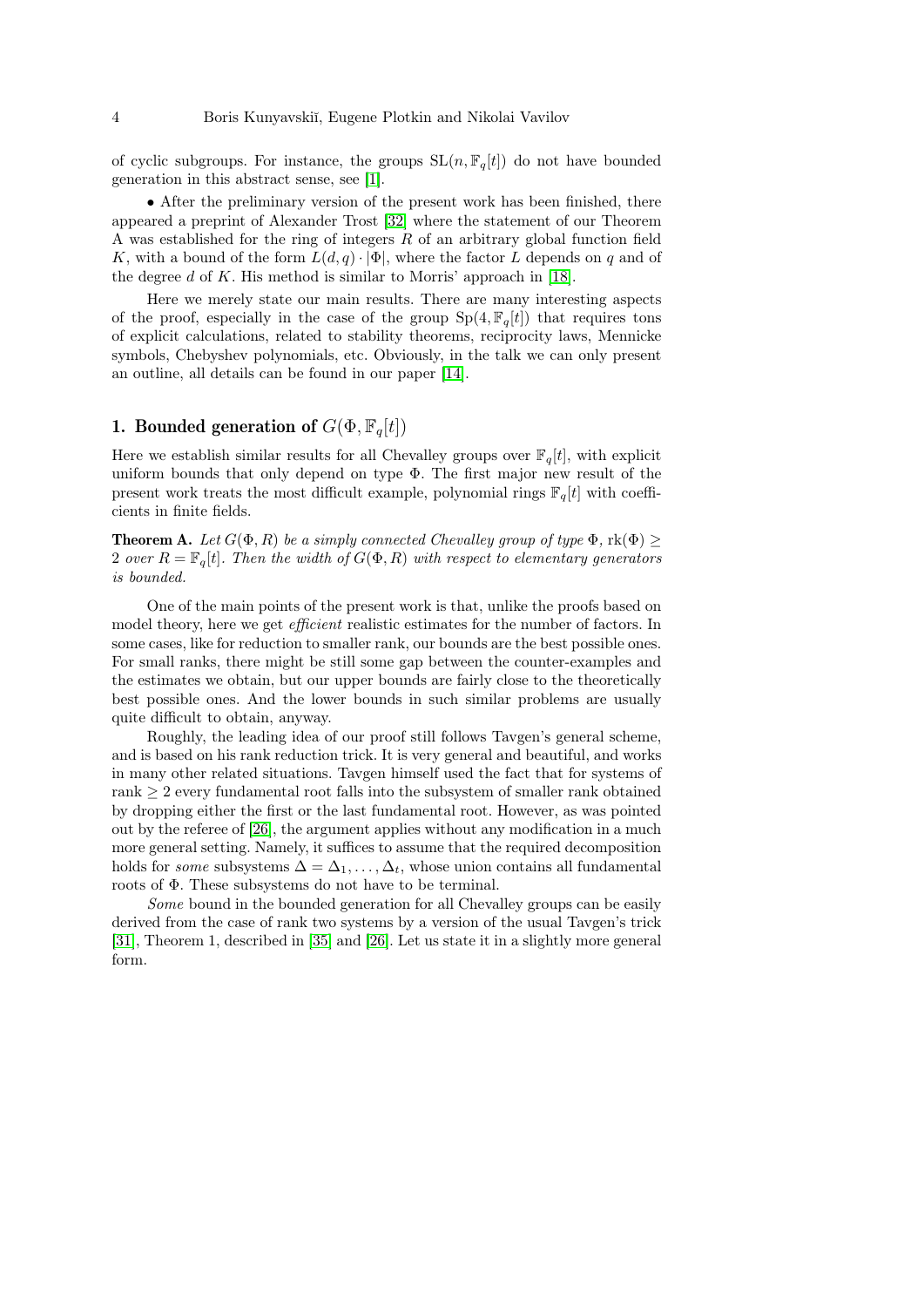**Theorem B.** Let  $\Phi$  be a reduced irreducible root system of rank  $l \geq 2$ , and R be a commutative ring. Further, let  $\Delta_1, \ldots, \Delta_t$  be some subsystems of  $\Phi$ , whose union contains all fundamental roots of  $\Phi$ . Suppose that for all  $\Delta = \Delta_1, \ldots, \Delta_t$ , the elementary Chevalley group  $E(\Delta, R)$  admits a unitriangular factorisation

$$
E(\Delta, R) = U(\Delta, R)U^{-}(\Delta, R) \dots U^{\pm}(\Delta, R)
$$

of length L. Then the elementary Chevalley group  $E(\Phi, R)$  itself admits unitriangular factorisation

$$
E(\Phi, R) = U(\Phi, R)U^-(\Phi, R) \dots U^{\pm}(\Phi, R)
$$

of the same length L.

Thus, we are left with the analysis of rank 2 cases.

• For A<sub>2</sub> bounded generation of  $SL(3, \mathbb{F}_q[t])$  is precisely the main result of Nica [Ni]. In fact, Nica establishes that

$$
w_E(\mathrm{SL}(3, \mathbb{F}_q[t])) \le 41.
$$

This bound 41 is obtained as follows. Over a Dedekind ring one needs 7 elementary operations to reduce a  $3\times3$  matrix to a  $2\times2$  matrix (one would need 8 for a general ring subject to sr(R)  $\leq$  2). The elementary length of any matrix  $g \in SL(2, R)$ inside  $SL(3, R)$  is at most 34. Interestingly, the main arithmetic ingredient of his proof is the Kornblum—Artin functional version of Dirichlet's theorem on primes in arithmetic progressions.

An interesting aspect of Nica's work [\[19\]](#page-9-16) is that he avoids the usual Mennicke type calculations [\[2\]](#page-9-1), and carries the proof using the so-called "swindling lemma" instead. This allows him to obtain somewhat better bounds for the number of elementary generators.

• Luckily, we do not have to imitate Tavgen's proof [\[31\]](#page-10-3), section 5, for the case of the Chevalley group of type  $G_2$ . Instead of a difficult direct calculation, we show that this case can be derived from the case of  $A_2$  by the usual stability arguments. Stability of the embeddings  $A_1 \subseteq A_2 \subseteq G_2$  under  $asr(R) \leq 2$  was established by Michael Stein, see [\[27\]](#page-10-9). We had just to go over the proof to trace all elementary operations.

Over a Dedekind ring one needs 20 elementary operations to reduce any element of  $E(G_2, R)$  to an element of  $SL(2, R)$  in a long root embedding — one would need 24 for a general ring subject to  $\operatorname{asr}(R) \leq 2$ , which gives us

$$
w_E(G(\mathcal{G}_2, \mathbb{F}_q[t])) \le 54.
$$

• A large part of the actual proof of theorem A is the analysis of the most difficult case of  $Sp(4, \mathbb{F}_q[t])$ , which is the Chevalley group of type  $C_2$ . The difficulty is that now we have to take two types of embeddings of  $A_1 \leq C_2$ , the long root embedding and the short root embedding.

Here, we again take the proof in Tavgen's paper [\[31\]](#page-10-3), section 4, as a prototype. But there is a substantial difference, since now we have to verify many arithmetic lemmas that are well known in the number case, but for which we could not find any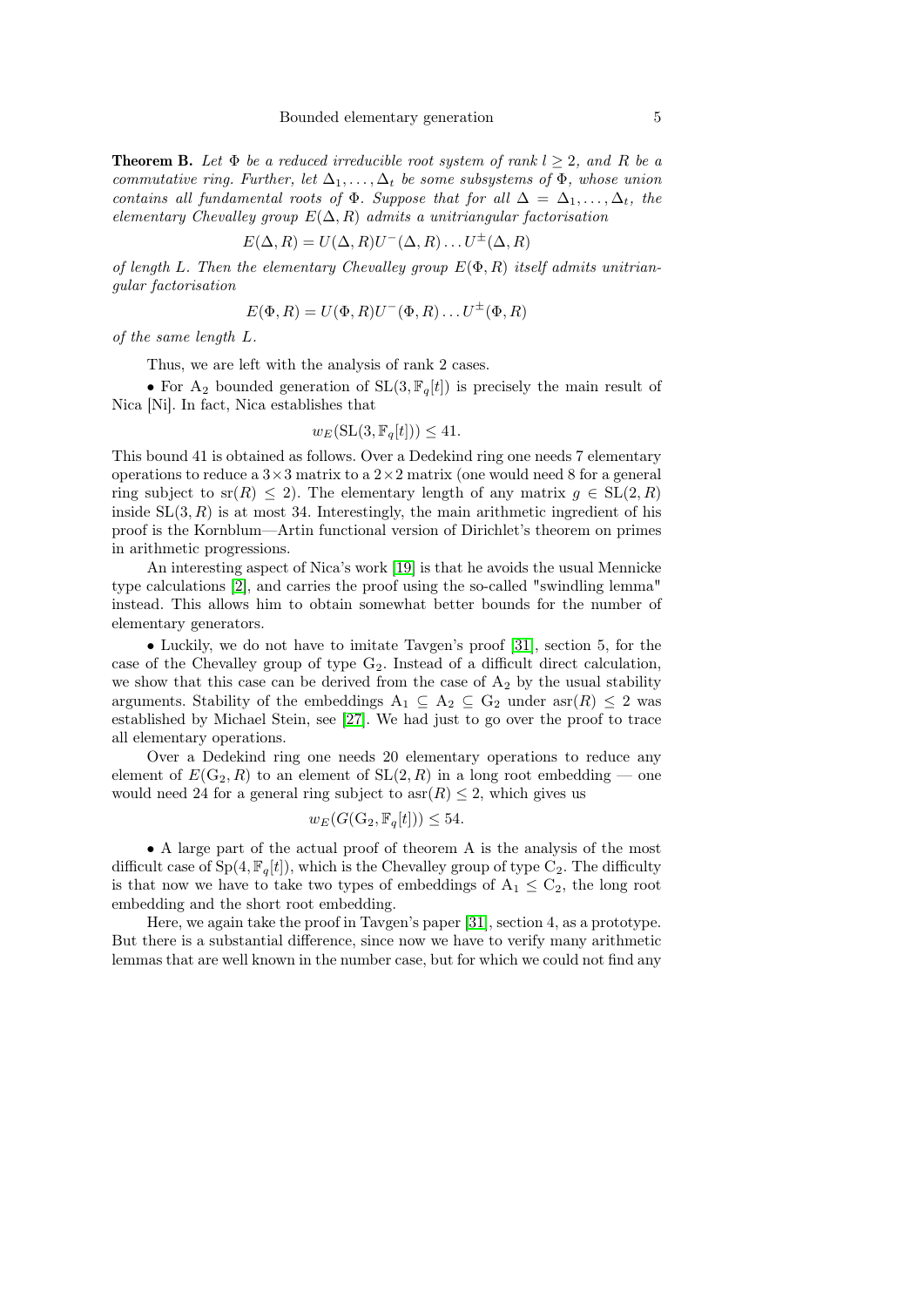obvious reference in the function case. Apart from a strong version of Kornblum— Artin theorem, we had to carry through rather meticulous calculations depending on the explicit formula of the reciprocity law for power-residue symbols.

Now, we have to first reduce the long root embedding to such an embedding whose entry is a square, then (following Bass—Milnor—Serre and Taygen) reduce it to a short root embedding, and, finally, perform (more difficult!) calculations to express a matrix from  $SL(2, R)$  in the short root embedding as a product of elementary unipotents in  $Sp(4, R)$ . As a result, the bound we get is worse than for other rank 2 cases.

This eventually leaves us with the [exaggerated] bound

$$
w_E(G(\mathcal{C}_2, \mathbb{F}_q[t])) \le 79.
$$

and we challenge the reader to improve it, along the lines of [\[19\]](#page-9-16).

Quite amazingly,  $C_2$  is the only difficult case! For groups of types  $B_l$  and  $C_l, l \geq 3$ , we have found *much* easier proofs, based on the fact that *either* a long root,  $or$  a short one can be embedded in a root system of type  $A_2$ , so that we can proceed directly from [\[19\]](#page-9-16).

In particular, for groups of rank 3 one gets *better* bounds than for  $C_2$ , viz.

$$
w_E(G(\mathcal{C}_3, \mathbb{F}_q[t])) \le 72, \qquad w_E(G(\mathcal{B}_3, \mathbb{F}_q[t])) \le 65.
$$

Some bounds for the elementary bounded generation for all Chevalley groups can be easily derived from the above form of Tavgen rank reduction theorem. For instance, it can be derived from the existence of two types of embeddings of  $A_2 \leq F_4$ , the long root embedding and the short root embedding, that

$$
w_E(G(\mathbf{F}_4, \mathbb{F}_q[t])) \le 216,
$$

but this bound seems not to be the best possible.

For  $SL(n, R)$  there is a realistic bound of the width in elementary generators, in terms of stability conditions, taking into account the elementary fact that for Dedekind rings  $sr(R) = 1.5$ . The above proof of Theorem A gives us occasion to return to the stability arguments for all Chevalley groups, and obtain bounds which are substantially better than the ones that could be obtained via Tavgen's trick.

Alternatively, Theorem A can be restated in the following equivalent form. The difference is that in this case the computations of many authors, subsumed and expanded by Andrei Smolensky [\[25\]](#page-10-10), allow to produce short explicit bounds.

**Theorem C.** Let  $G(\Phi, R)$  be a simply connected Chevalley group of type  $\Phi$ ,  $rk(\Phi) \geq$ 2 over  $R = \mathbb{F}_q[t]$ . Then  $G(\Phi, R)$  is of finite commutator width L, where

•  $L \leq 5$  for  $\Phi = A_l$ , for  $l > 2$ , or  $\Phi = F_4$ .;

•  $L \leq 6$  for  $\Phi = B_l, C_l, D_l$ , for  $l \geq 3$  or  $\Phi = E_7, E_8$ , or, finally,  $\Phi = C_2, G_2$ under the additional assumption that  $1$  is the sum of two units in  $R$  (which is automatically the case, provided  $q \neq 2$ );

• 
$$
L \leq 7
$$
 for  $\Phi = E_6$ .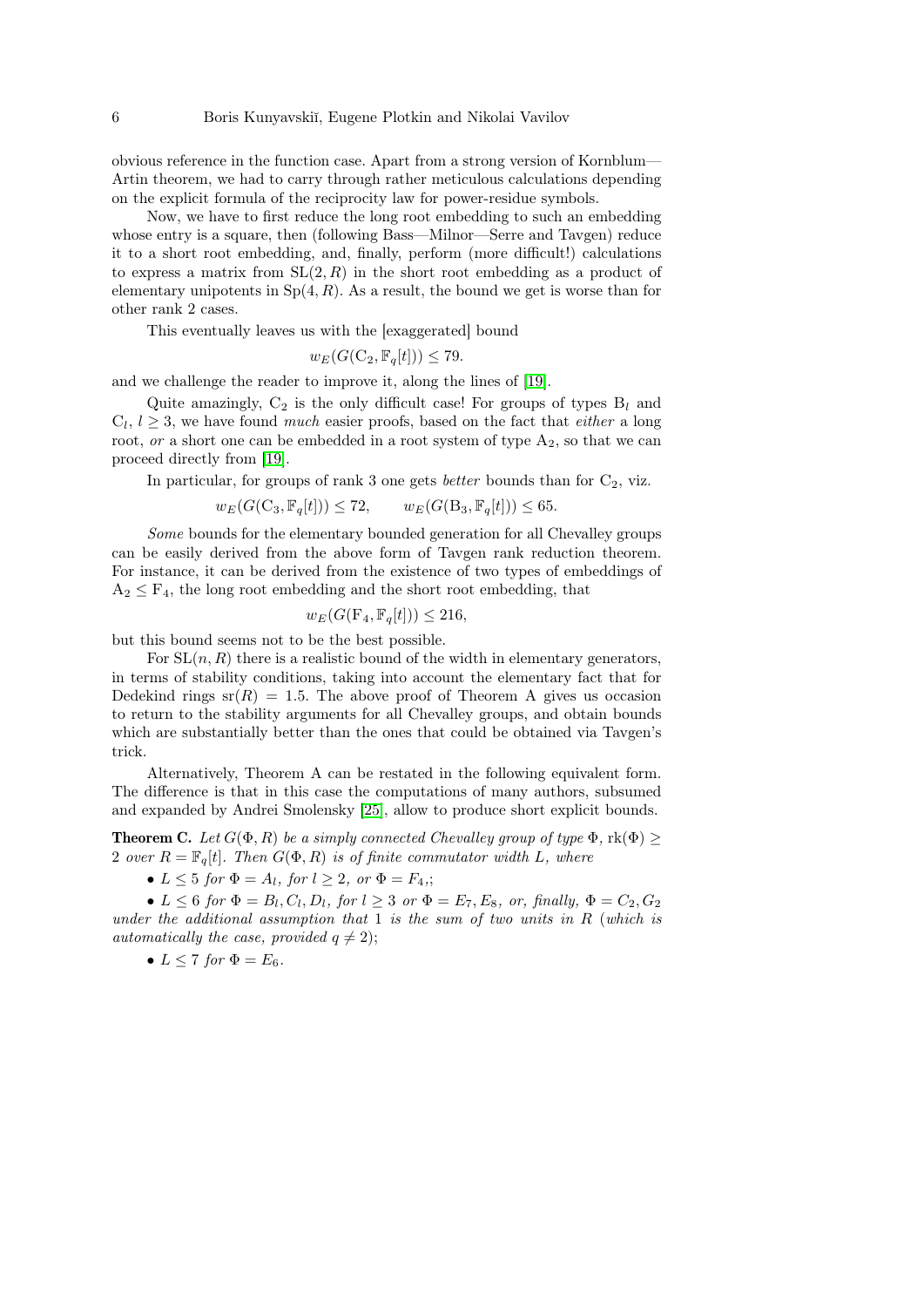We believe that the bound for  $E_6$  could be also improved to  $L \leq 6$ , but we were strongly discouraged by the extent of explicit calculations needed to do that.

## 2. Bounded generation of  $G(\Phi, \mathbb{F}_q[t, t^{-1}])$

In fact, ulterior applications to Kac—Moody groups that we have in mind do not need the full power of Theorems A and C. We only need a similar result for the equally classical but *much easier* example of *Laurent* polynomial rings  $\mathbb{F}_q[t, t^{-1}]$ with coefficients in finite fields.

For Chevalley groups over such rings bounded generation can be derived from Theorem A. Yet, the bounds thus obtained will not be the best possible ones. However, the multiplicative group of the ring  $R = \mathbb{F}_q[t, t^{-1}]$  is *infinite*. This means that bounded generation — with much better bounds! — follows already from the result by Clifford Queen [\[23\]](#page-10-5). Let us state the most surpising finiteness result in terms of unitriangular factors obtained along this route.

**Theorem D.** Let  $R = \mathcal{O}_S$  be the ring of S-integers of K, a function field of one variable over  $\mathbb{F}_q$  with S containing at least two places. Assume that at least one of the following holds:

- either at least one of these places has degree one,
- or the class number of R, as a Dedekind domain, is prime to  $q-1$ .

Then any simply connected Chevalley group  $G = G(\Phi, R)$  admits the following decompositions

$$
G = UU^- UUU^- = U^- UU^- UU^-.
$$

The key case here are the groups  $SL(2, R)$ , for which the result follows from Theorem 2 of [\[23\]](#page-10-5). It is stated there correctly, but the proof at the very last page contains a minor inaccuracy and would imply that G admits a unitriangular decomposition of length 4, which contradicts the main result of [\[35\]](#page-10-8). The reason is that at a certain stage of the calculation one obtains an invertible element  $\epsilon \in R^*$ , whereas [\[23\]](#page-10-5) takes this element to be 1. Slightly rearranging the proof, one gets the correct (and best possible!) bound, that any element of  $SL(2, R)$  is a product of  $\leq$  5 elementary transvections. Theorem C now follows by Tavgen's rank reduction trick.

In particular, this theorem allows to dramatically reduce bounds for groups over  $\mathbb{F}_q[t, t^{-1}],$  to

$$
w_E(G(\mathbf{A}_2, \mathbb{F}_q[t, t^{-1}])) \le 15, \qquad w_E(G(\mathbf{C}_2, \mathbb{F}_q[t, t^{-1}])) \le 20, \n w_E(G(\mathbf{G}_2, \mathbb{F}_q[t, t^{-1}])) \le 30,
$$

via unitriangular factorisations. Stability results that we mentioned before afford even better bounds, such as, for instance,

$$
w_E(G(\mathbf{A}_2, \mathbb{F}_q[t, t^{-1}])) \le 12, \qquad w_E(G(\mathbf{C}_2, \mathbb{F}_q[t, t^{-1}])) \le 15, \n w_E(G(\mathbf{G}_2, \mathbb{F}_q[t, t^{-1}])) \le 25.
$$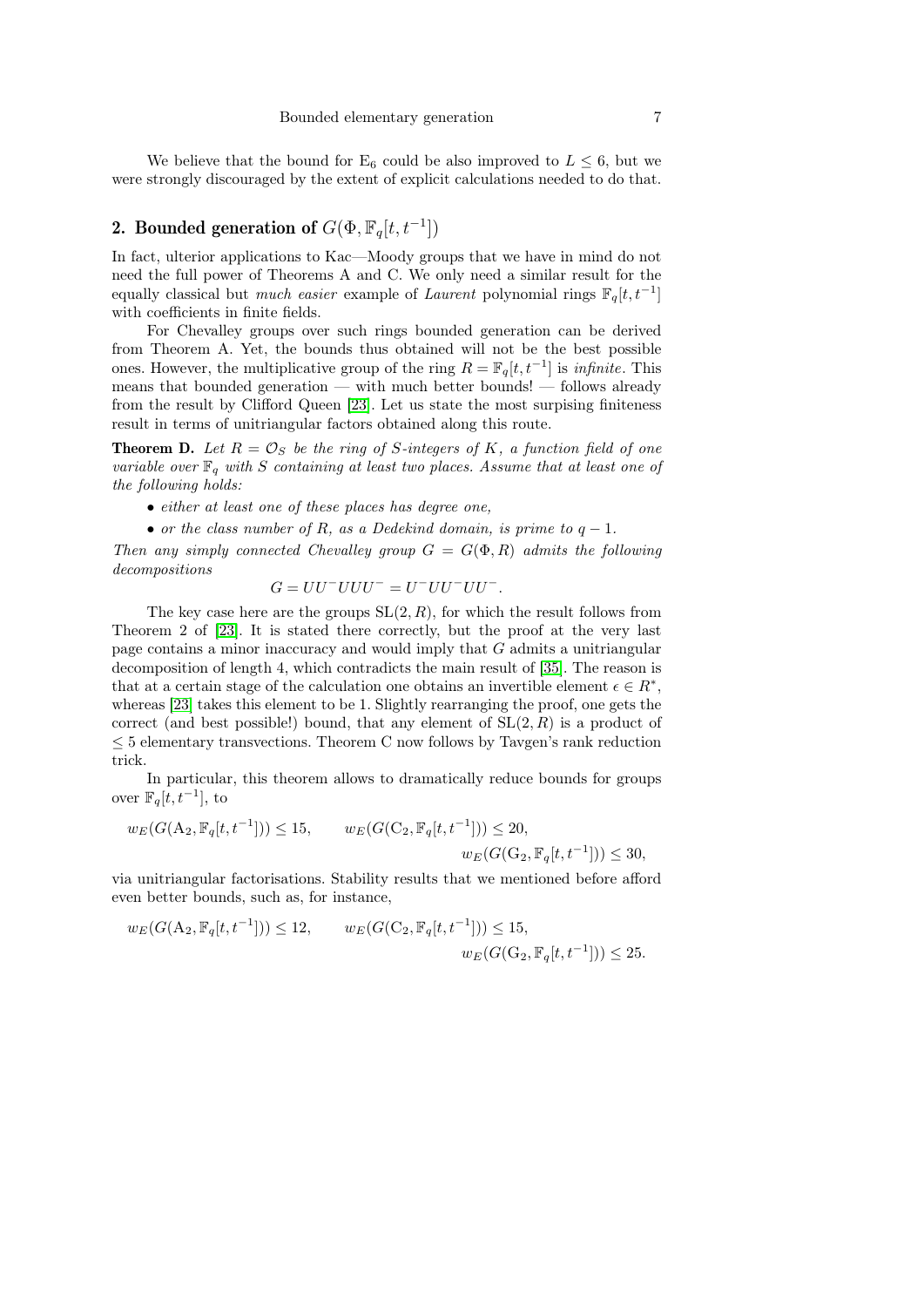As above, using the technology of [\[25\]](#page-10-10), we can derive from Theorem D estimates for the commutator width.

**Theorem E.** Let R be as in Theorem D. Then the commutator width of the simply connected Chevalley group  $G = G(\Phi, R)$  is  $\leq L$ , where

•  $L = 3$  for  $\Phi = A_l$ , for  $l \geq 2$ , or  $\Phi = F_4$ ;

•  $L = 4$  for  $\Phi = B_l, C_l, D_l$ , for  $l \geq 3$  or  $\Phi = E_7, E_8$ , or, finally,  $\Phi = C_2, G_2$ under the additional assumption that  $1$  is the sum of two units in  $R$  (which is automatically the case, provided  $q \neq 2$ );

•  $L = 5$  for  $\Phi = E_6$ ;

This kind of sharp bounds were quite unexpected for us. In particular, Chevalley groups over such arithmetic rings have the same commutator width as Chevalley groups over rings of stable rank 1, see [\[25\]](#page-10-10).

### 3. Applications and possible generalisations

Primarily, we have in mind the following two types of applications, that are described in [\[14\]](#page-9-0).

• Estimates of the width of Kac—Moody groups defined over a finite field with respect to commutators and other natural generating sets.

• Model-theoretic applications. Bounded generation implies a lot of important logical properties of groups. In our case the groups  $G(\Phi, \mathbb{F}_q[t])$  and  $G(\Phi, \mathbb{F}_q[t, t^{-1}])$ ,  $rk(\Phi) > 1$  turn out to be first order rigid, quasi-finitely axiomatisable and logically homogeneous.

Here are some generalisations of the above theorems A—E that we plan to address in the next papers.

• For all ranks  $rk(\Phi) \geq 1$  remove the remaining restrictions on the ring R in Theorems D and E.

• For ranks  $rk(\Phi) > 2$  prove analogues of Theorems A and C for all Dedekind rings of arithmetic type. This should be possible, but might be difficult, since many of the requisite arithmetic facts are not as easily available, as in the number case.

• For classical groups, reduction to smaller ranks is well-known. We are in possession of similar reduction results, based on effectivisation of [\[27,](#page-10-9) [21,](#page-10-11) [22,](#page-10-12) [9\]](#page-9-17). These results give pretty sharp bounds also for exceptional cases. But calculations with columns of height 26, 27, 56 and 248 are quite a bit more involved, and spread over several dozen pages.

In the next paper we plan to produce all details for the stability reduction for the exceptional cases  $F_4$ ,  $E_6$ ,  $E_7$ ,  $E_8$  in the same spirit as we have done in [\[14\]](#page-9-0) for  $G_2$ ,  $B_l$  and  $C_l$ . The goal is obtain new explicit bounds for the elementary width in these cases, which are better than the known ones even in the number case.

• Another very challenging problem would be to perform scrupulous analysis of the proofs to reduce the number of elementary moves. We are pretty sure that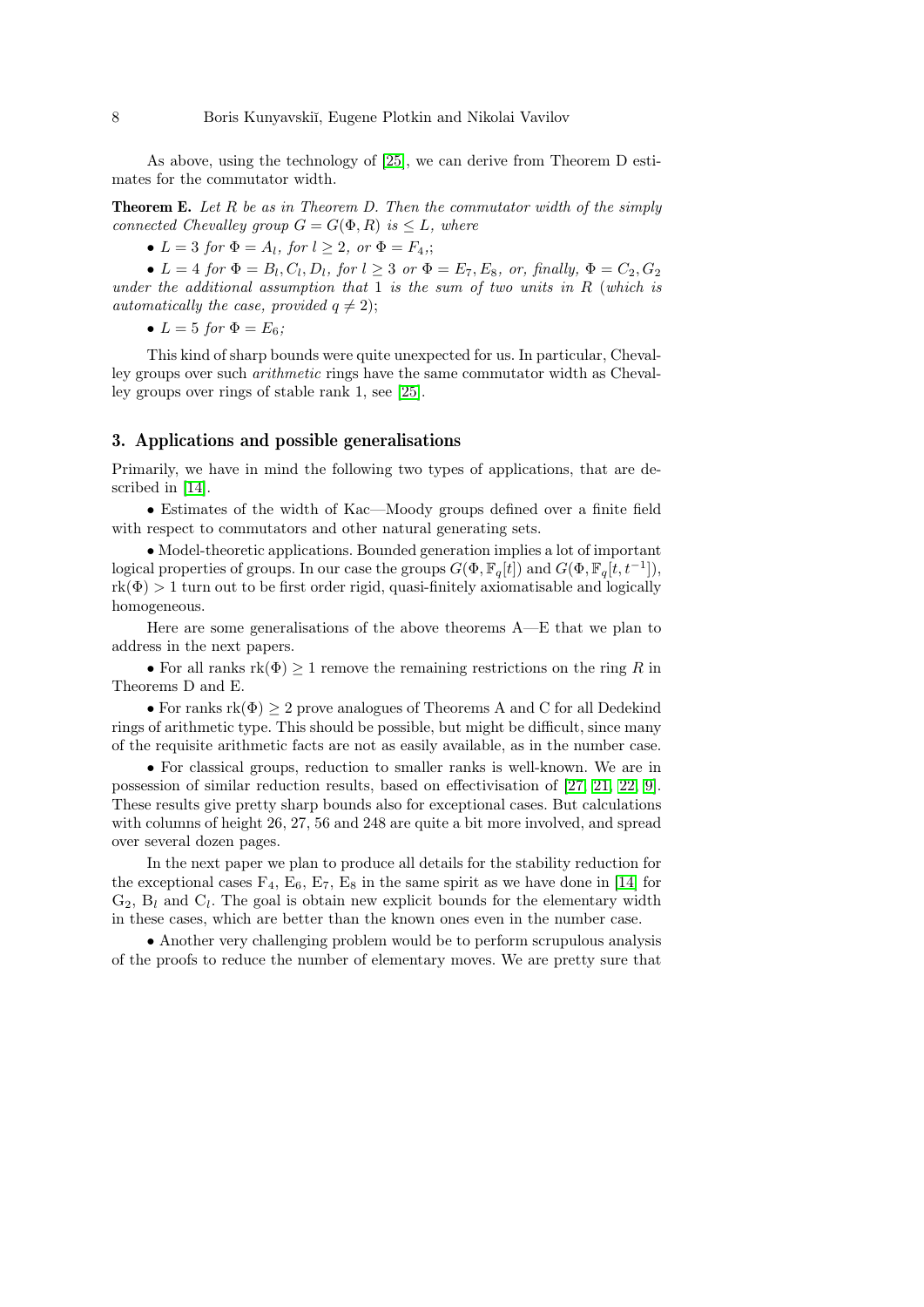our bounds are far from being optimal. Even without attempting to get sharp bounds, we believe that we could improve the bounds in the present paper, and other related results.

However, to get the best possible bounds one might need to perform extensive computer search/computer calculations. However, to get such optimal bounds would be *extremely* difficult, no such bounds are in sight even in the number case, even for such groups as  $SL(3, \mathbb{Z})$ .

• Partial positive results, such as bounded expressions of elementary conjugates and commutators in terms of elementary generators — decomposition of unipotents, Stepanov's univeral localisation, and the like, [\[29,](#page-10-13) [30,](#page-10-1) [28\]](#page-10-2). It seems one should be able to obtain similar results also for other word maps.

• Let us mention yet another extremely pregnant generalisation, bounded reduction. In fact, even below the usual stability conditions and even in the absense of the bounded generation for  $G(\Phi, R)$ , it makes sense to speak of the number of elementary generators necessary to reduce an element g of  $G(\Phi, R)$  to an element of  $G(\Delta, R)$ , for a subsystem  $\Delta \subseteq \Phi$ .

One such prominent example are polynomial rings  $R[t_1, \ldots, t_m]$ , where bounded reduction holds starting with a rank depending on  $R$  alone, not on the number of indeterminates. For the case of  $SL(n, R[t_1, \ldots, t_m])$  this is essentially an effectivisation of Suslin's solution of the  $K_1$ -analogue of Serre's problem, explicit bounds were obtained in the remarkable paper by Leonid Vaserstein [\[33\]](#page-10-14), which unfortunately remained unpublished. For other split classical groups such bounds were recently obtained by Pavel Gvozdevsky [\[10\]](#page-9-18).

• Most of the results so far pertain to the *absolute* case alone. However, it makes sense to ask similar questions for the relative case, in other words for the congruence subgroups  $G(\Phi, R, I)$ , and the elementary subgroups  $E(\Phi, R, I)$ of level  $I \leq R$ . The expectation is to get similar *uniform* bounds in terms of the elementary conjugates  $x_{-\alpha}(\eta)x_{\alpha}(\xi)x_{-\alpha}(-\eta), \alpha \in \Phi, \xi \in I, \eta \in R$ . Some results in this direction are contained in the paper by Sinchuk and Smolensky [\[24\]](#page-10-15). As a more remote goal one could think of generalisations to birelative subgroups, see [\[11\]](#page-9-19).

We intend to return to [some of] these subjects in the full version of the present paper, and in its [expected] sequel.

Acknowledgements. Very special thanks go to Inna Capdeboscq. This work started jointly with her as a discussion of the bounded commutator width of various classes of Kac—Moody groups over finite fields, and for a long time [\[14\]](#page-9-0) was supposed to result as a paper by four authors.

Our sincere thanks go to Olga Kharlampovich, Jun Morita, Alexei Myasnikov, Denis Osipov, and Igor Zhukov for useful discussions regarding various aspects of this work.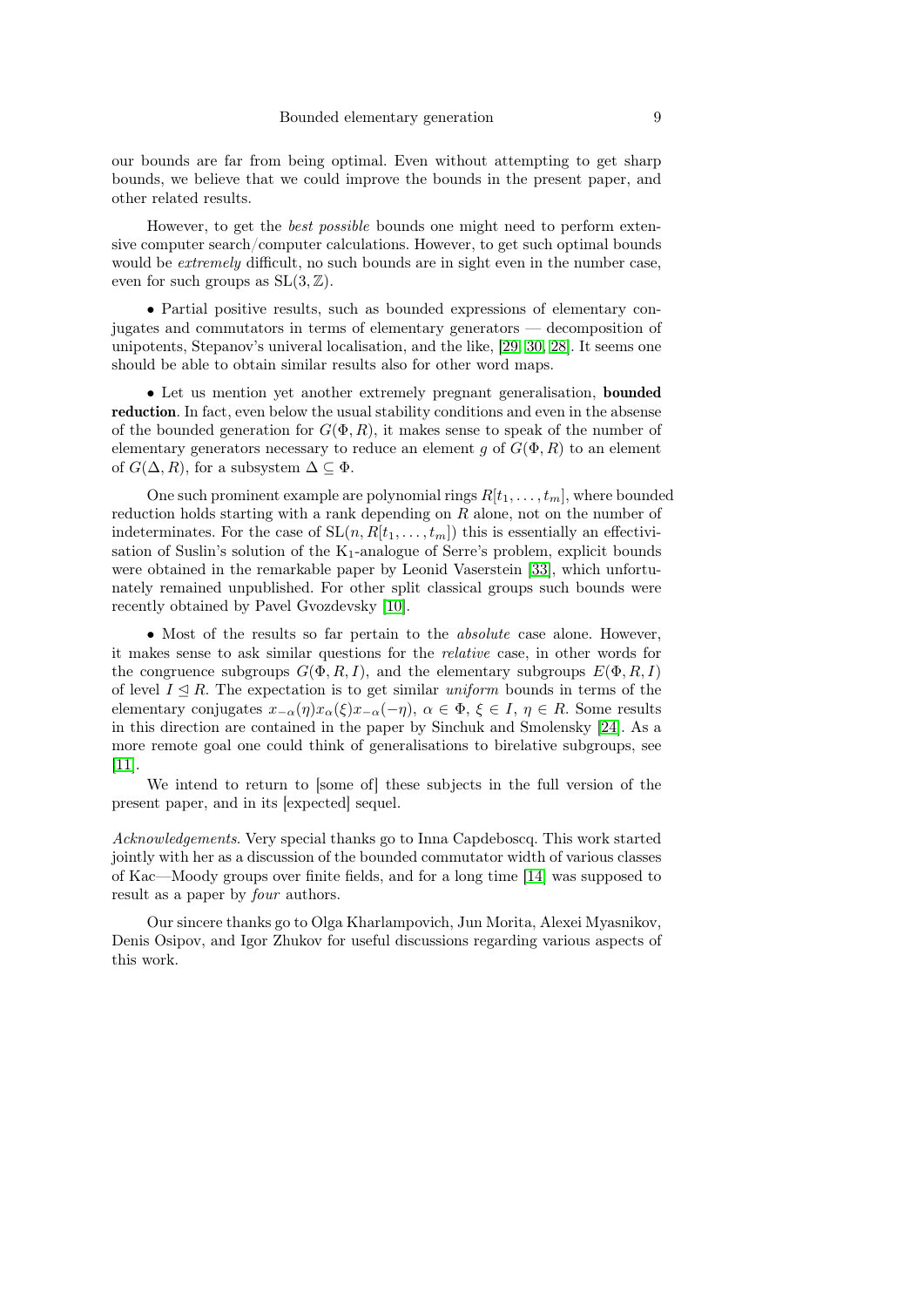### References

- <span id="page-9-15"></span>[1] M. Abért, A. Lubotzky, L. Pyber, Bounded generation and linear groups. Int. J. Algebra Comput. 13 (2003), 401–413.
- <span id="page-9-1"></span>[2] H. Bass, J. Milnor, J-P. Serre, Solution of the congruence subgroup problem for  $SL_n(n \geq 3)$  and  $Sp_{2n}(n \geq 2)$ . Inst. Hautes Etudes Sci. Publ. Math. 33 (1967), 59–137.
- <span id="page-9-6"></span>[3] D. Carter, G. E. Keller, *Bounded elementary generation of*  $SL_n(\mathcal{O})$ . Amer. J. Math. 105 (1983), 673–687.
- <span id="page-9-7"></span>[4] D. Carter, G. E. Keller, Elementary expressions for unimodular matrices. — Commun. Algebra 12 (1984), 379–389.
- <span id="page-9-8"></span>[5] D. Carter, G. E. Keller, E. Paige, *Bounded expressions in*  $SL(2, \mathcal{O})$ , preprint Univ. Virginia, 1985, 1–21.
- <span id="page-9-2"></span>[6] P. M. Cohn, On the structure of the  $GL_2$  of a ring. Inst. Hautes Études Sci. Publ. Math. **30** (1966), 5–53.
- <span id="page-9-10"></span>[7] G. Cooke, P. J. Weinberger, On the construction of division chains in algebraic number rings, with applications to  $SL_2$ . Commun. Algebra 3 (1975), 481–524.
- <span id="page-9-4"></span>[8] I. V. Erovenko,  $SL_n(F[x])$  is not boundedly generated by elementary matrices: explicit proof. Electronic J. Linear Algebra 11 (2004), 162–167.
- <span id="page-9-17"></span>[9] P. B. Gvozdevsky, *Improved K*<sub>1</sub>-stability for the embedding  $D_5$  into  $E_6$ . Commun. Algebra 48 (2020), 4922–4931.
- <span id="page-9-18"></span>[10] P. Gvozdevsky, Bounded reduction of orthogonal matrices over polynomial rings, arXiv:2106.12697v1 [math.GR] 23 Jun 2021, 19p.
- <span id="page-9-19"></span>[11] R. Hazrat, A. Stepanov, N. Vavilov, Z. Zhang, Commutator width in Chevalley groups. Note Mat. 33 (2013), 139–170.
- <span id="page-9-13"></span>[12] B. W. Jordan, Y. Zaytman, On the bounded generation of arithmetic  $SL_2$ . Proc. Nat. Acad. Sci. USA 116 (2019), 18880–18882.
- <span id="page-9-3"></span>[13] W. van der Kallen,  $SL_3(\mathbb{C}[X])$  does not have bounded word length. In 'Algebraic Ktheory, Part I (Oberwolfach 1980)', 357–361, Lecture Notes in Math. 966, Springer, 1982.
- <span id="page-9-0"></span>[14] B. Kunyavskiĭ, E. Plotkin, N. Vavilov Bounded generation and commutator width of Chevalley groups: function case, arXiv:2204.10951v1 [math.GR], 22 Apr 2022, 54p.
- <span id="page-9-14"></span>[15] H. W. Lenstra, On Artin's conjecture and Euclid's algorithm in global fields. Invent. Math. 42 (1977), 201–224.
- <span id="page-9-11"></span>[16] B. Liehl, Beschränkte Wortlänge in SL2. Math. Z. 186 (1984), 509–524.
- <span id="page-9-12"></span>[17] A. V. Morgan, A. S. Rapinchuk, B. Sury, *Bounded generation of*  $SL_2$  *over rings of* S-integers with infinitely many units. Algebra Number Theory 12 (2018), 1949–1974.
- <span id="page-9-9"></span>[18] D. Morris, *Bounded generation of*  $SL(n, A)$  (after D. Carter, G. Keller, and E. Paige). New York J. Math. 13 (2007), 383–421.
- <span id="page-9-16"></span>[19] B. Nica, On bounded elementary generation for  $SL_n$  over polynomial rings. Israel J. Math. 225 (2018), 403–410.
- <span id="page-9-5"></span>[20] V. P. Platonov, A. S. Rapinchuk, Abstract properties of S-arithmetic groups and the congruence problem. Izv. Ross. Akad. Nauk Ser. Mat. 56 (1992), no. 3, 483–508; English transl. in Russian Acad. Sci. Izv. Math. 40 (1993), 455–476.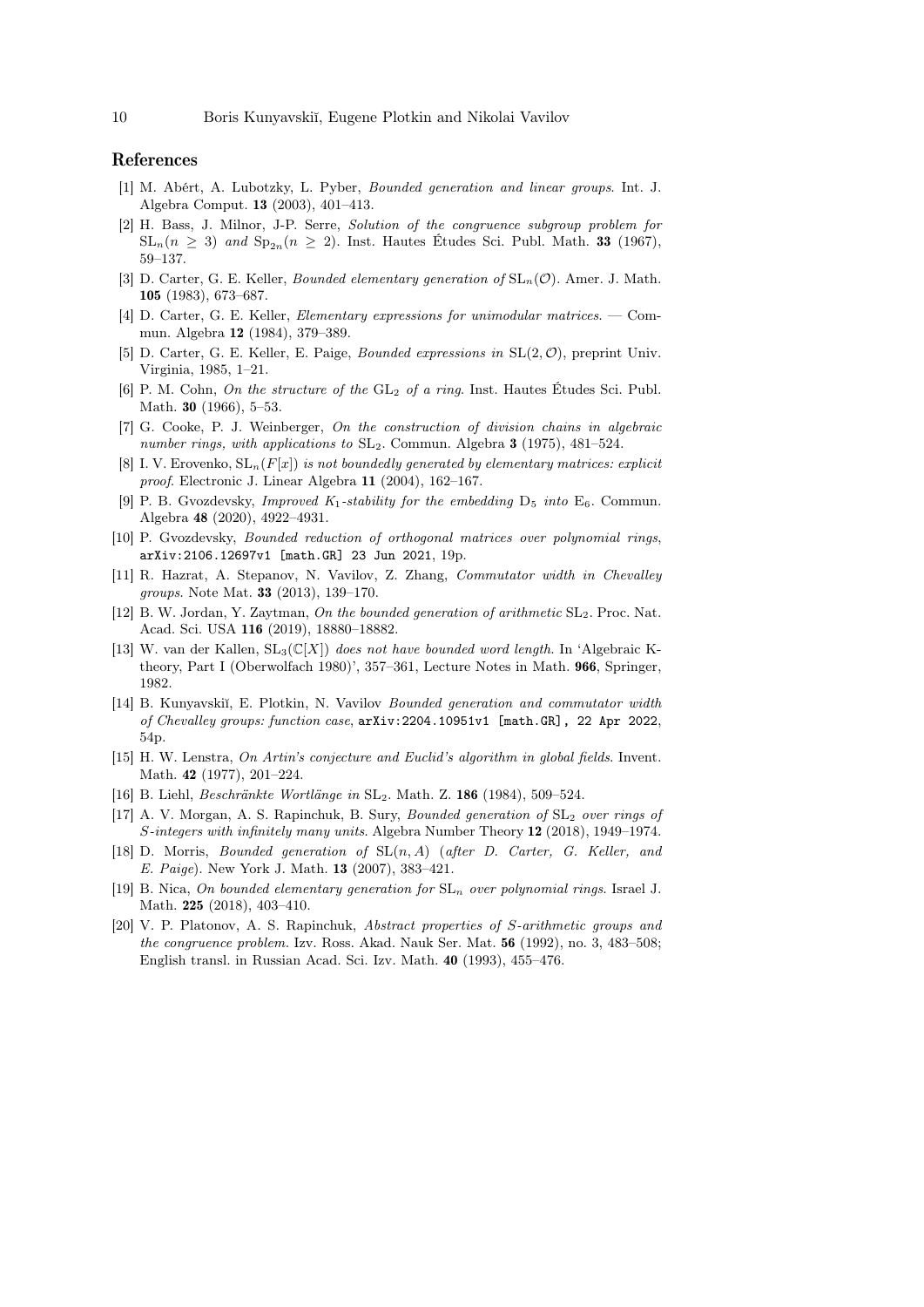- <span id="page-10-11"></span>[21] E. B. Plotkin, Surjective stabilization for  $K_1$ -functor for some exceptional Chevalley groups. Zapiski Nauch. Sem. LOMI 198 (1991), 65–88; J. Soviet Math. 64 (1993), 751–767.
- <span id="page-10-12"></span>[22] E. Plotkin, On the stability of the  $K_1$ -functor for Chevalley groups of type  $E_7$ . J. Algebra 210 (1998), 67–85.
- <span id="page-10-5"></span>[23] C. Queen, Some arithmetic properties of subrings of function fields over finite fields. Arch. Math. 36 (1975), 51–56.
- <span id="page-10-15"></span>[24] S. Sinchuk, A. Smolensky, Decompositions of congruence subgroups of Chevalley groups. Intern. J. Algebra Comput. 28 (2018), 935–958.
- <span id="page-10-10"></span>[25] A. Smolensky, Commutator width of Chevalley groups over rings of stable rank 1, J. Group Theory 22 (2019), 83–101.
- <span id="page-10-7"></span>[26] A. Smolensky, B. Sury, N. Vavilov, *Gauss decomposition for Chevalley groups, revis*ited. Intern. J. Group Theory 1 2011, 3–16.
- <span id="page-10-9"></span>[27] M. R. Stein, Stability theorems for  $K_1$ ,  $K_2$  and related functors modeled on Chevalley groups. Japan J. Math. (N.S.) 4 (1978), 77–108.
- <span id="page-10-2"></span>[28] A. Stepanov, Structure of Chevalley groups over rings via universal localization. J. Algebra 450 (2016), 522–548.
- <span id="page-10-13"></span>[29] A. Stepanov, N. Vavilov, Decomposition of transvections: a theme with variations. K-Theory 19 (2000), 109–153.
- <span id="page-10-1"></span>[30] A. Stepanov, N. Vavilov, On the length of commutators in Chevalley groups. Israel J. Math. 185 (2011), 253–276.
- <span id="page-10-3"></span>[31] O. Tavgen, Bounded generation of Chevalley groups over rings of algebraic S-integers. Izv. Akad. Nauk SSSR Ser. Mat. 54 (1990), no. 1, 97-–122; English transl. in Math. USSR Izv. 36 (1991), 101–128.
- <span id="page-10-6"></span>[32] A. A. Trost, *Bounded generation by root elements for Chevalley groups defined* over rings of integers of function fields with an application in strong boundedness. arXiv:2108.12254v1 [math.GR], 27 Aug 2021, 27p.
- <span id="page-10-14"></span>[33] L. N. Vaserstein, Bounded reduction of invertible matrices over polynomial rings by addition operations. Preprint Penn. State Univ., 2006, http://www.personal.psu.edu/lxv1/pm2.pdf.
- <span id="page-10-0"></span>[34] N. Vavilov, E. Plotkin, Chevalley groups over commutative rings. I: Elementary calculations. Acta Appl. Math. 45 (1996), 73–113.
- <span id="page-10-8"></span>[35] N. A. Vavilov, A. V. Smolensky, B. Sury, Unitriangular factorizations of Chevalley groups. Zap. Nauchn. Semin. POMI 388 (2011), 17–47; English transl. in J. Math. Sci., New York 183 (2012),584–599.
- <span id="page-10-4"></span>[36] M. Vsemirnov, Short unitriangular factorizations of  $SL_2(\mathbb{Z}[1/p])$ . Q. J. Math. 65 (2014), 279–290.

Boris Kunyavskiĭ Dept. of Mathematics Bar-Ilan University, Ramat Gan, Israel e-mail: kunyav@macs.biu.ac.il